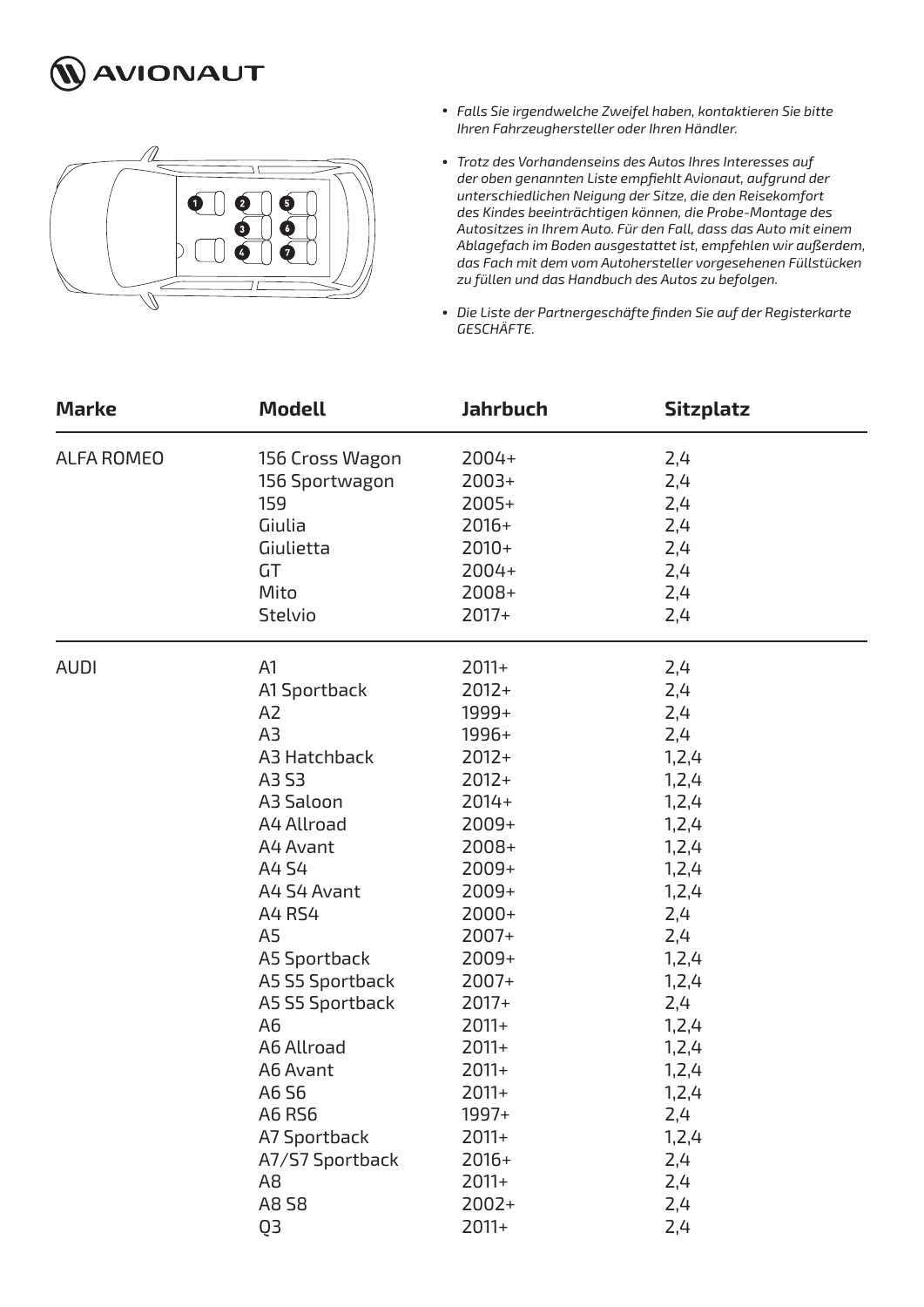

| <b>Marke</b>   | <b>Modell</b>   | <b>Jahrbuch</b> | <b>Sitzplatz</b> |  |
|----------------|-----------------|-----------------|------------------|--|
|                | Q5              | 2008-2012       | 2,4              |  |
|                | Q5              | $2013+$         | 1,2,4            |  |
|                | Q7              | $2005+$         | 2,4              |  |
|                | Q8              | $2018+$         | 1                |  |
|                | <b>TTS</b>      | 2008+           | $\mathbf{1}$     |  |
|                | TT              | $2014+$         | 1,2              |  |
| <b>BENTLEY</b> | Continental     | $2003+$         | 1,2,4            |  |
| <b>BMW</b>     | 1               | 2004+           | 2,4              |  |
|                | 1 Cabrio        | 2008+           | 2,4              |  |
|                | 1 Coupe         | 2007+           | 2,4              |  |
|                | 2 Active Tourer | $2014+$         | 1,2,4            |  |
|                | 2 Coupe         | $2013+$         | 2,4              |  |
|                | 2 Gran Tourer   | $2015+$         | 1, 2, 4          |  |
|                | 3               | $2005+$         | 2,4              |  |
|                | 3 Cabrio        | 2007+           | 2,4              |  |
|                | 3 Coupe         | $2006+$         | 2,4              |  |
|                | 3 Gran Turismo  | $2013+$         | 2,4              |  |
|                | 3 Touring       | $2005+$         | 2,4              |  |
|                | 4 Cabrio        | $2014+$         | 2,4              |  |
|                | 4 Coupe         | $2013+$         | 2,4              |  |
|                | 4 Gran Coupe    | $2014+$         | 2,4              |  |
|                | 5               | 2003-2010       | 2,4              |  |
|                | 5               | $2010+$         | 2,4              |  |
|                | 5 Gran Turismo  | 2009+           | 2,4              |  |
|                | 5 Touring       | $2003+$         | 2,4              |  |
|                | 6 Cabrio        | $2011+$         | $\overline{2}$   |  |
|                | 6 Coupe         | $2003+$         | 2,4              |  |
|                | 6 Gran Coupe    | $2011+$         | 2,4              |  |
|                | 7               | $2001+$         | 2,4              |  |
|                | i3              | $2013+$         | 2,4              |  |
|                | X1              | 2009+           | 2,4              |  |
|                | X3              | $2003+$         | 2,4              |  |
|                | X4              | $2014+$         | 2,4              |  |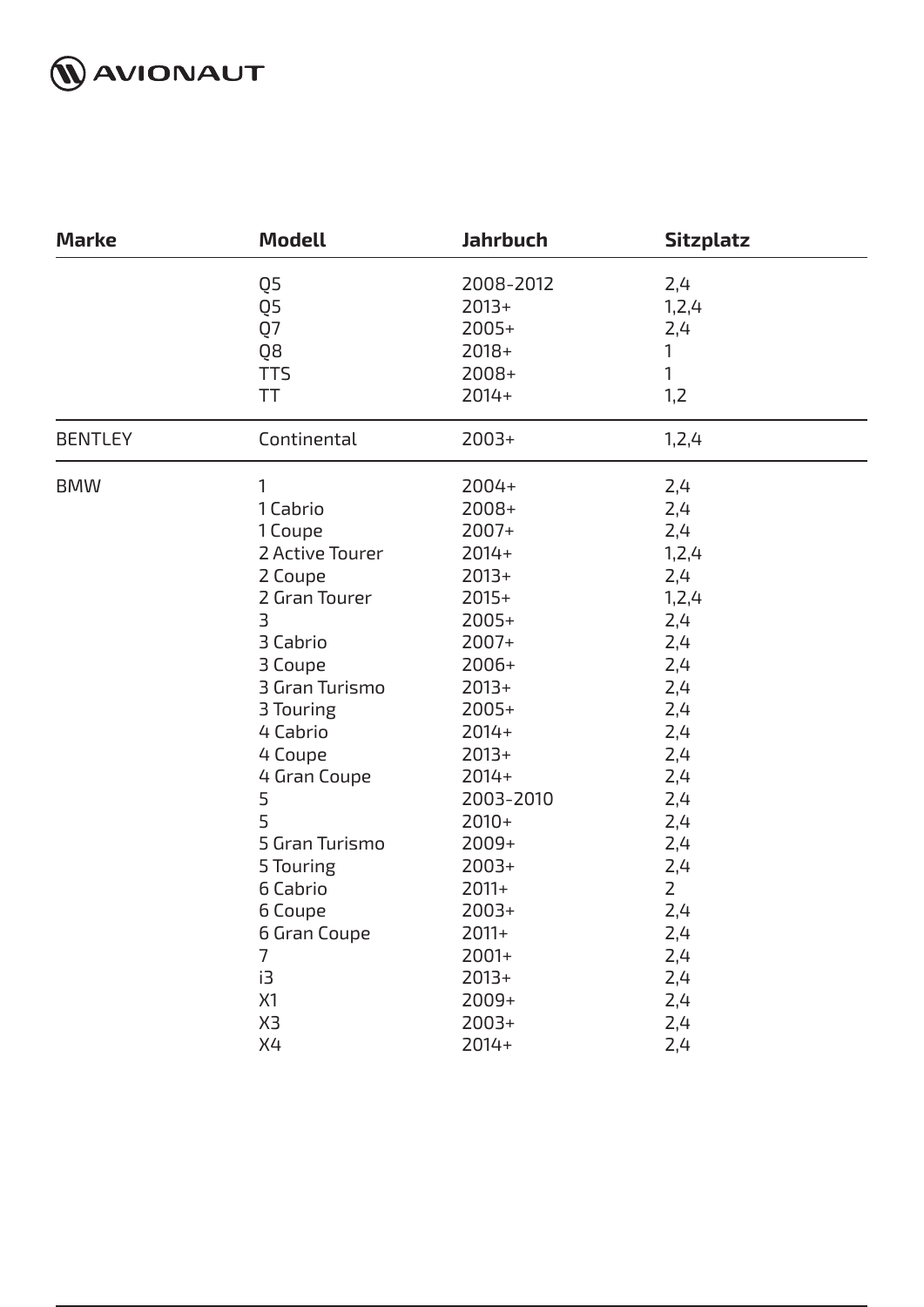

| <b>Marke</b>     | <b>Modell</b>                                                                                                                                          | <b>Jahrbuch</b>                                                                                                                       | <b>Sitzplatz</b>                                                                        |  |
|------------------|--------------------------------------------------------------------------------------------------------------------------------------------------------|---------------------------------------------------------------------------------------------------------------------------------------|-----------------------------------------------------------------------------------------|--|
|                  | X5<br>X6                                                                                                                                               | 1999+<br>$2008+$                                                                                                                      | 2,4<br>2,4                                                                              |  |
| <b>CADILAC</b>   | <b>BLS</b><br><b>CTS</b><br>Escalade<br>Escalade<br><b>SRX</b><br><b>STS</b><br><b>XLR</b>                                                             | $2006+$<br>$2007+$<br>2006-2014<br>$2015+$<br>2004+<br>$2005+$<br>2004+                                                               | 2,4<br>2,4<br>2,3<br>2,3,4<br>2,4<br>2,4<br>$\mathbf{1}$                                |  |
| <b>CHEVROLET</b> | Aveo<br>Captiva<br>Cruze<br>Cruze Wagon<br>Epica<br><b>HHR</b><br>Kalos<br>Lacetti<br>Matiz<br><b>Nubira</b><br>Orlando<br><b>Spark</b><br><b>Trax</b> | 2006+<br>$2006+$<br>$2009+$<br>$2012+$<br>$2006+$<br>2007+<br>$2002+$<br>2004+<br>$2005+$<br>$2003+$<br>$2010+$<br>$2010+$<br>$2013+$ | 2,4<br>2,4<br>2,4<br>2,4<br>2,4<br>2,4<br>2,4<br>2,4<br>2,4<br>2,4<br>2,4<br>2,4<br>2,4 |  |
| <b>CHRYSLER</b>  | 300 C<br><b>PT Cruiser</b><br>Voyager                                                                                                                  | 2004+<br>$2000+$<br>2001-2007                                                                                                         | 2,4<br>2,4<br>2,4,5,7                                                                   |  |
| <b>CITROEN</b>   | Berlingo II+III<br>C-Crosser<br>C-ZERO<br>C1<br>C <sub>2</sub><br>C <sub>3</sub>                                                                       | 2008+<br>2007+<br>$2009+$<br>2005+<br>$2003+$<br>2002+                                                                                | 1<br>2,4<br>2,4<br>2,4<br>2,4<br>2,4                                                    |  |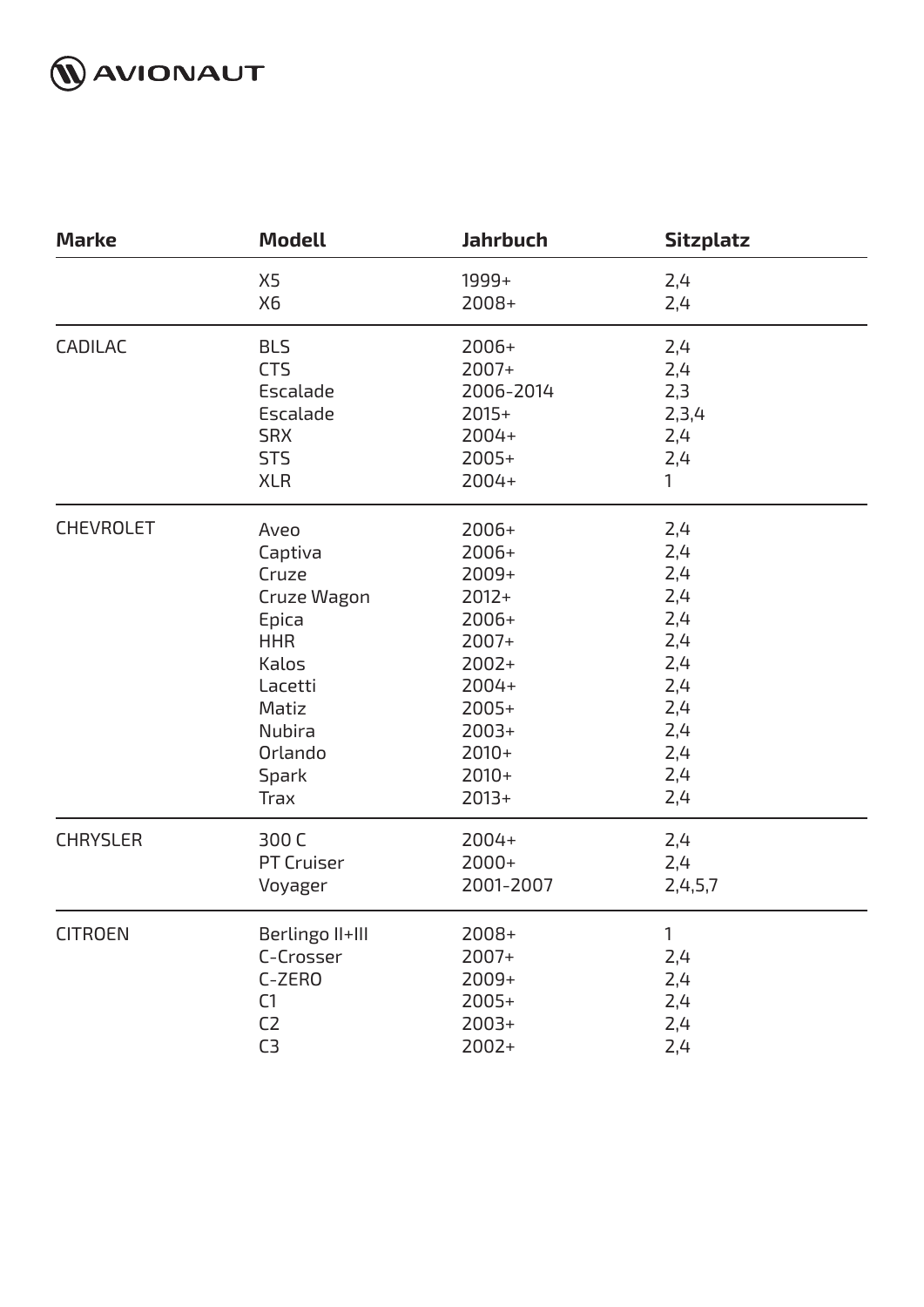

| <b>Marke</b>    | <b>Modell</b>           | <b>Jahrbuch</b> | <b>Sitzplatz</b> |  |
|-----------------|-------------------------|-----------------|------------------|--|
|                 | C3 Picasso              | 2009+           | 2,4              |  |
|                 | C <sub>4</sub>          | 2004-2018       | 2,4              |  |
|                 | C <sub>4</sub>          | $2013+$         | 2,3,4            |  |
|                 | <b>C4 Aircross</b>      | $2012+$         | 2,4              |  |
|                 | <b>C4 Grand Picasso</b> | $2013+$         | 2,3,4            |  |
|                 | C4 Picasso              | $2014+$         | 2,3              |  |
|                 | C <sub>5</sub>          | $2001+$         | 2,4              |  |
|                 | C5 Tourer               | 2008+           | 2,4              |  |
|                 | C <sub>6</sub>          | 2005+           | 2,4              |  |
|                 | C <sub>8</sub>          | $2002+$         | 2,4,5,7,         |  |
|                 | DS <sub>3</sub>         | $2010+$         | 2,4              |  |
|                 | DS4                     | $2011+$         | 2,4              |  |
|                 | DS5                     | $2011+$         | 2,4              |  |
|                 | Jumper                  | $2007+$         | 2,4,5,7          |  |
|                 | Jumpy                   | $2012+$         | 5,7              |  |
|                 | Nemo                    | 2007+           | 2,4              |  |
|                 | Saxo                    | 2000+           | 2,4              |  |
|                 | Spacetourer             | $2016+$         | 2,3,4,6          |  |
|                 | <b>Xsara</b>            | 1997+           | 2,4              |  |
| <b>DACIA</b>    | Dokker                  | $2012+$         | 2,3,4            |  |
|                 | Duster                  | $2010+$         | 2,4              |  |
|                 | Lodgy                   | $2012+$         | 2,3,4            |  |
|                 | Logan II                | $2012+$         | 2,4              |  |
|                 | Logan MCV               | 2006+           | 2,4              |  |
|                 | Sandero                 | 2008+           | 2,4              |  |
| <b>DAIHATSU</b> | Cuore                   | $2003+$         | 2,4              |  |
|                 | Materia                 | 2006+           | 2,4              |  |
|                 | <b>Sirion</b>           | 2005+           | 2,4              |  |
|                 | <b>Terios</b>           | 2006+           | 2,4              |  |
|                 | <b>Trevis</b>           | 2006+           | 2,4              |  |
| <b>DODGE</b>    | Caliber                 | 2006+           | 2,4              |  |
|                 | Durango                 | $2003+$         | 2,4              |  |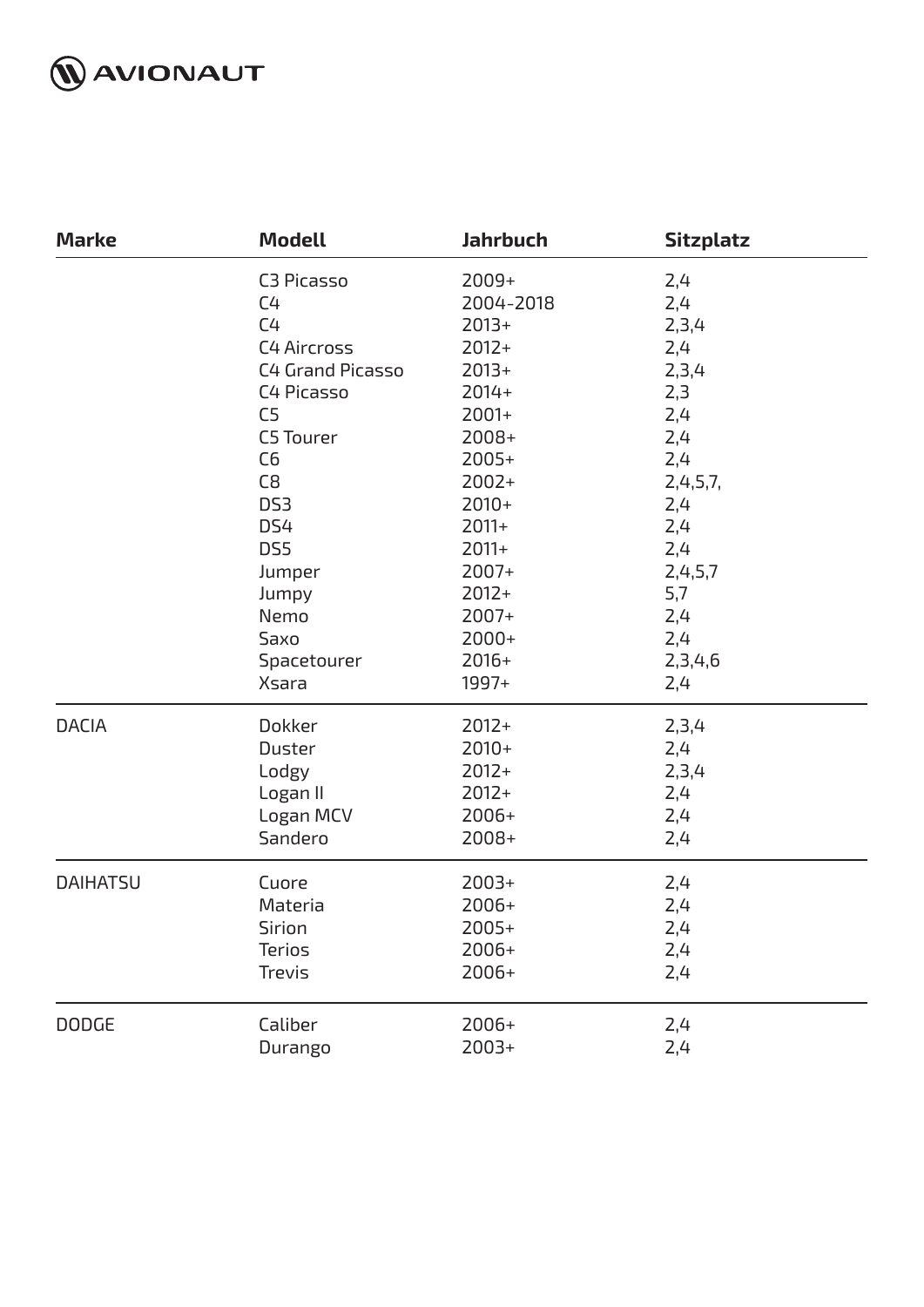

| <b>Marke</b>   | <b>Modell</b>          | <b>Jahrbuch</b> | <b>Sitzplatz</b> |  |
|----------------|------------------------|-----------------|------------------|--|
|                | Nitro                  | $2006+$         | 2,4              |  |
|                | Ram                    | 2009+           | 2,3,4            |  |
| <b>FERRARI</b> | Lusso-T                | $2017+$         | 2,4              |  |
| <b>FIAT</b>    | 500                    | $2007+$         | 2,4              |  |
|                | 500C                   | $2009+$         | 2,4              |  |
|                | 500L                   | $2012+$         | 2,4              |  |
|                | 500X                   | $2014+$         | 2,4              |  |
|                | <b>Bravo</b>           | $2007+$         | 2,4              |  |
|                | Croma                  | $2005+$         | 2,4              |  |
|                | Doblo                  | $2010+$         | 2,4              |  |
|                | Ducato                 | $2007+$         | 2,4,5,7          |  |
|                | <b>Grande Punto</b>    | $2005+$         | 2,4              |  |
|                | Idea                   | $2003+$         | 2,4              |  |
|                | Linea                  | $2007+$         | 2,4              |  |
|                | Multipla               | 2004+           | 2,4              |  |
|                | Panda                  | $2003+$         | 2,4              |  |
|                | Punto                  | $2012+$         | 2,4              |  |
|                | Qubo                   | $2008+$         | 2,4              |  |
|                | Scudo                  | 2007+           | 2,4              |  |
|                | Sedici                 | $2006+$         | 2,4              |  |
|                | <b>Stilo</b>           | $2001+$         | 2,4              |  |
|                | Tipo                   | $2015+$         | 2,4              |  |
|                | Ulysse                 | $2002+$         | 2,4              |  |
| <b>FORD</b>    | <b>B-MAX</b>           | $2012+$         | 2,4              |  |
|                | C-MAX                  | $2010+$         | 2,4              |  |
|                | Fiesta                 | $2009+$         | 2,4              |  |
|                | Focus                  | 1998-2014       | 2,4              |  |
|                | Focus                  | 2007            | 2,4              |  |
|                | <b>Focus Traveller</b> | $2005+$         | 2,4              |  |
|                | <b>Fusion US</b>       | $2005+$         | 2,4              |  |
|                | Galaxy                 | $2006+$         | 3                |  |
|                | Grand C-Max            | 2010+           | 2,4              |  |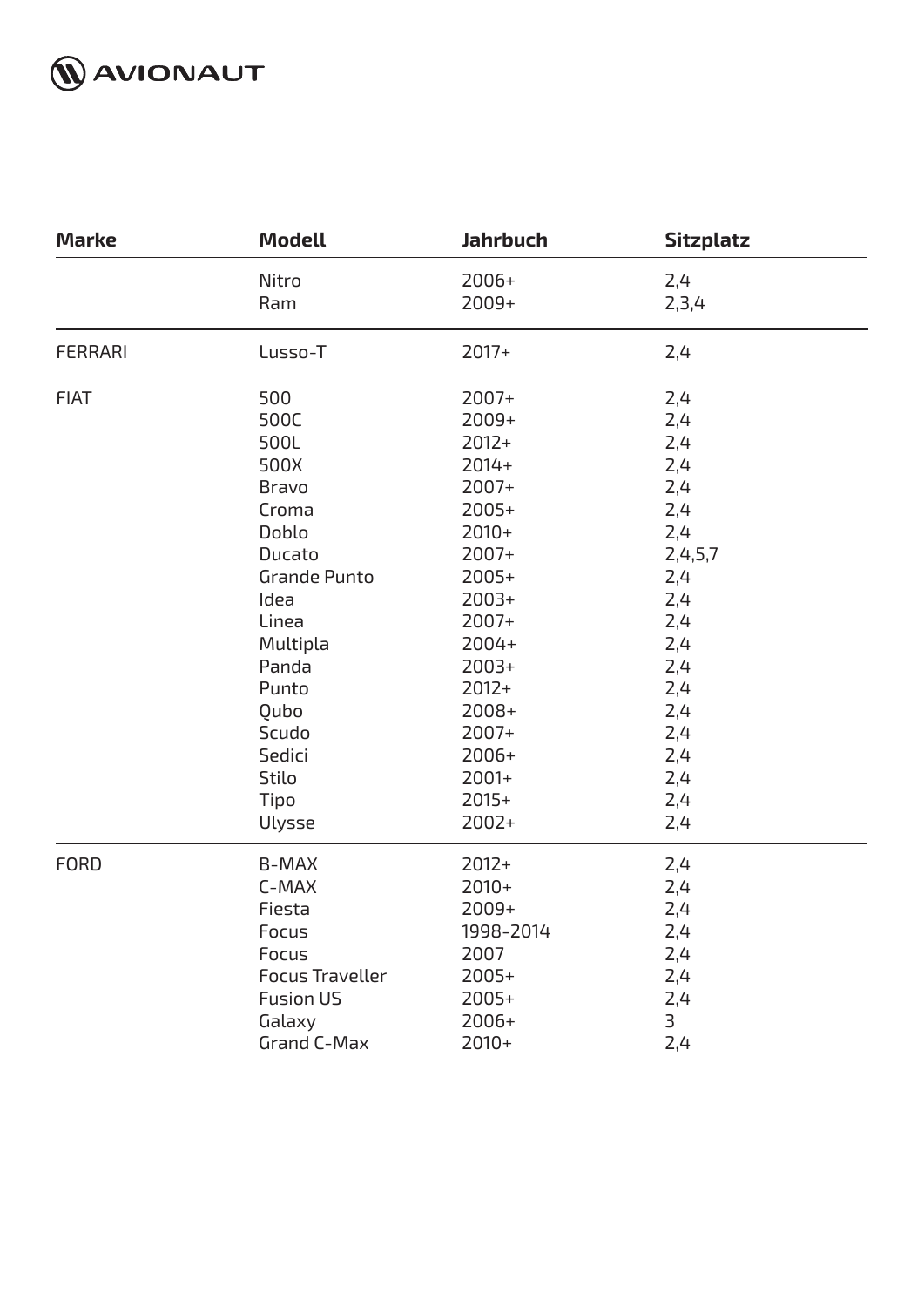

| <b>Marke</b>   | <b>Modell</b>                                                                                                                                                                                                       | <b>Jahrbuch</b>                                                                                                                                                         | <b>Sitzplatz</b>                                                                                                   |  |
|----------------|---------------------------------------------------------------------------------------------------------------------------------------------------------------------------------------------------------------------|-------------------------------------------------------------------------------------------------------------------------------------------------------------------------|--------------------------------------------------------------------------------------------------------------------|--|
|                | Ka<br>Kuga<br>Kuga<br>Maverick<br>Mondeo<br>Mustang<br><b>Mustang</b><br>Ranger<br>S-Max<br>S-Max<br><b>Tourneo Connect</b><br><b>Tourneo Connect</b><br><b>Tourneo Courier</b><br><b>Tourneo Custom</b><br>Transit | $2009+$<br>2008-2012<br>$2013+$<br>$2001+$<br>$2001+$<br>2009-2014<br>$2016+$<br>$2012+$<br>2006-2009<br>$2006+$<br>2002-2012<br>$2013+$<br>$2014+$<br>$2012+$<br>2006+ | 2,4<br>2,4<br>2,4<br>2,4<br>2,4<br>2,4<br>$\overline{2}$<br>2,4<br>2,4<br>2,3,4<br>3<br>2,4<br>2,4<br>3,4,6<br>2,4 |  |
| <b>HONDA</b>   | Accord<br><b>Accord Tourer</b><br>City 4<br>Civic<br>Civic Tourer<br>CR-V<br>$CR-V$<br>$CR-Z$<br>FR-V<br>Insight<br>Jazz<br>Legend<br>Stream                                                                        | $2003+$<br>$2008+$<br>$2009+$<br>$2001+$<br>$2013+$<br>2001-2006<br>$2007+$<br>$2010+$<br>$2005+$<br>$2009+$<br>$2001+$<br>$2006+$<br>2000+                             | 2,4<br>2,4<br>2,4<br>2,4<br>2,4<br>2,4<br>2,3,4<br>$\overline{2}$<br>2,4<br>2,4<br>2,4<br>2,4<br>2,4               |  |
| <b>HUMMER</b>  | H <sub>2</sub><br>H <sub>3</sub>                                                                                                                                                                                    | $2003+$<br>2005+                                                                                                                                                        | 3<br>2,4                                                                                                           |  |
| <b>HYUNDAI</b> | Accent<br>Coupe<br>Elantra                                                                                                                                                                                          | $2003+$<br>$2002+$<br>$2003+$                                                                                                                                           | 2,4<br>2,4<br>2,4                                                                                                  |  |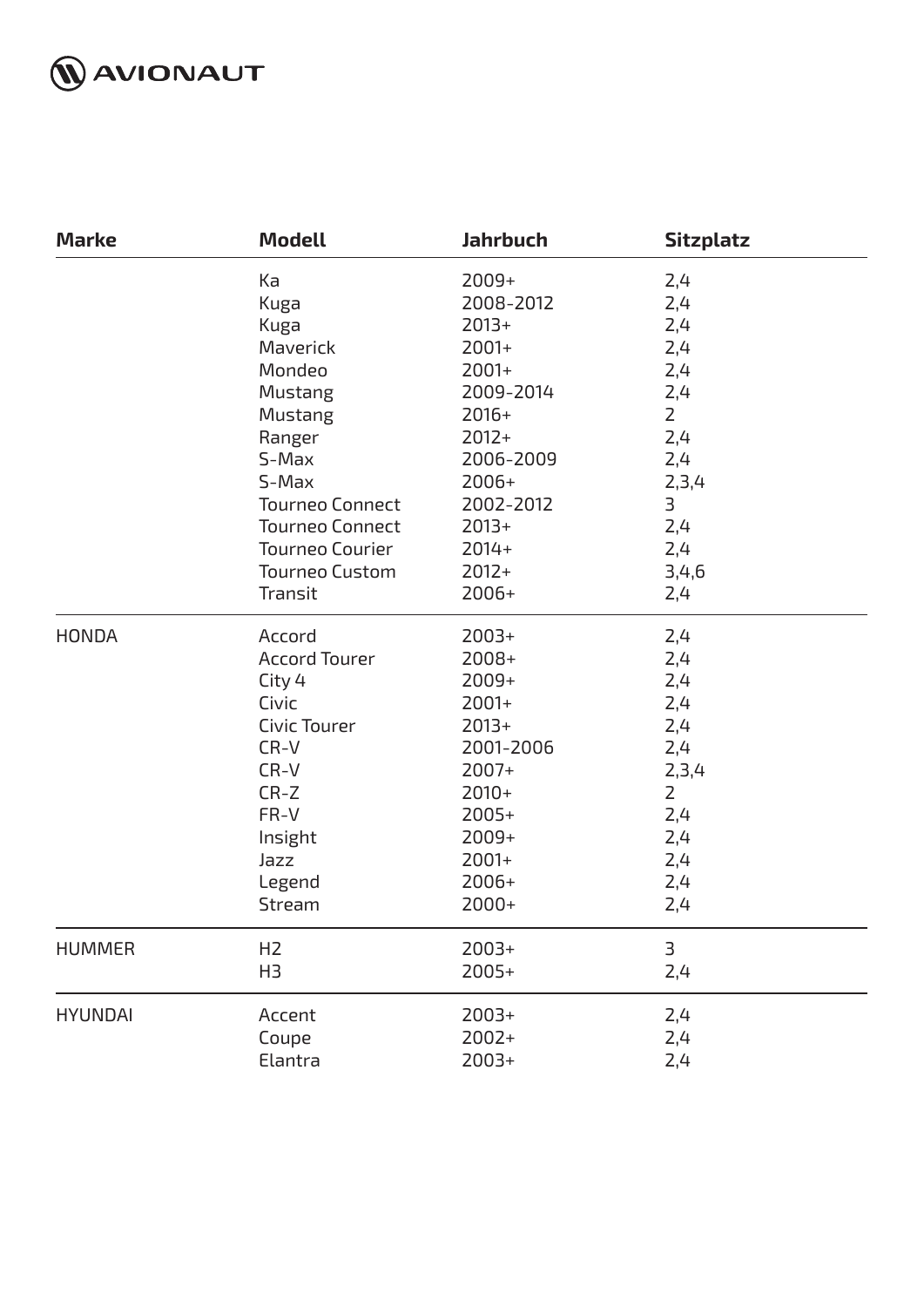

| Getz<br>$2002+$<br>2,4<br>$H-1$<br>2008+<br>2,4<br>i10<br>2008+<br>2,4<br>i20<br>2,4<br>2008+<br>2,4<br>i30<br>$2007+$<br>2,4<br>i30CW<br>$2012+$<br>i30CW<br>$2007+$<br>2,4<br>i40<br>$2011+$<br>2,4<br>ix20<br>$2010+$<br>2,4<br>ix35<br>2,4<br>$2010+$<br>ix55<br>2,4<br>$2009+$<br>Matrix<br>$2001+$<br>2,4<br>2,4<br>$2002+$<br>Santa Fe<br>1998+<br>2,4<br>Sonata<br>$2002+$<br>2,4<br>Terracan<br>2004+<br>2,4<br>Tucson<br>$\overline{2}$<br>Veloster<br>$2011+$<br><b>INFINITI</b><br><b>EX37</b><br>$2007+$<br>2,4<br>Q30<br>2,4<br>$2015+$<br>Q50<br>2,4<br>$2013+$<br>QX70<br>$2013+$<br>2,4<br><b>ISUZU</b><br>$D-Max$<br>$2012+$<br>2,4<br>2,4<br><b>JAGUAR</b><br>S-Type<br>1999+<br>$2001+$<br>2,4<br>X-Type |
|------------------------------------------------------------------------------------------------------------------------------------------------------------------------------------------------------------------------------------------------------------------------------------------------------------------------------------------------------------------------------------------------------------------------------------------------------------------------------------------------------------------------------------------------------------------------------------------------------------------------------------------------------------------------------------------------------------------------------|
|                                                                                                                                                                                                                                                                                                                                                                                                                                                                                                                                                                                                                                                                                                                              |
|                                                                                                                                                                                                                                                                                                                                                                                                                                                                                                                                                                                                                                                                                                                              |
|                                                                                                                                                                                                                                                                                                                                                                                                                                                                                                                                                                                                                                                                                                                              |
|                                                                                                                                                                                                                                                                                                                                                                                                                                                                                                                                                                                                                                                                                                                              |
|                                                                                                                                                                                                                                                                                                                                                                                                                                                                                                                                                                                                                                                                                                                              |
|                                                                                                                                                                                                                                                                                                                                                                                                                                                                                                                                                                                                                                                                                                                              |
|                                                                                                                                                                                                                                                                                                                                                                                                                                                                                                                                                                                                                                                                                                                              |
|                                                                                                                                                                                                                                                                                                                                                                                                                                                                                                                                                                                                                                                                                                                              |
|                                                                                                                                                                                                                                                                                                                                                                                                                                                                                                                                                                                                                                                                                                                              |
|                                                                                                                                                                                                                                                                                                                                                                                                                                                                                                                                                                                                                                                                                                                              |
|                                                                                                                                                                                                                                                                                                                                                                                                                                                                                                                                                                                                                                                                                                                              |
|                                                                                                                                                                                                                                                                                                                                                                                                                                                                                                                                                                                                                                                                                                                              |
|                                                                                                                                                                                                                                                                                                                                                                                                                                                                                                                                                                                                                                                                                                                              |
|                                                                                                                                                                                                                                                                                                                                                                                                                                                                                                                                                                                                                                                                                                                              |
|                                                                                                                                                                                                                                                                                                                                                                                                                                                                                                                                                                                                                                                                                                                              |
|                                                                                                                                                                                                                                                                                                                                                                                                                                                                                                                                                                                                                                                                                                                              |
|                                                                                                                                                                                                                                                                                                                                                                                                                                                                                                                                                                                                                                                                                                                              |
|                                                                                                                                                                                                                                                                                                                                                                                                                                                                                                                                                                                                                                                                                                                              |
|                                                                                                                                                                                                                                                                                                                                                                                                                                                                                                                                                                                                                                                                                                                              |
|                                                                                                                                                                                                                                                                                                                                                                                                                                                                                                                                                                                                                                                                                                                              |
|                                                                                                                                                                                                                                                                                                                                                                                                                                                                                                                                                                                                                                                                                                                              |
|                                                                                                                                                                                                                                                                                                                                                                                                                                                                                                                                                                                                                                                                                                                              |
|                                                                                                                                                                                                                                                                                                                                                                                                                                                                                                                                                                                                                                                                                                                              |
|                                                                                                                                                                                                                                                                                                                                                                                                                                                                                                                                                                                                                                                                                                                              |
| <b>XF</b><br>$2008+$<br>2,4                                                                                                                                                                                                                                                                                                                                                                                                                                                                                                                                                                                                                                                                                                  |
| XJ<br>2003-2009<br>2,4                                                                                                                                                                                                                                                                                                                                                                                                                                                                                                                                                                                                                                                                                                       |
| <b>JEEP</b><br>Cherokee<br>2001+<br>2,4                                                                                                                                                                                                                                                                                                                                                                                                                                                                                                                                                                                                                                                                                      |
| 2,4<br>Commander<br>2006+                                                                                                                                                                                                                                                                                                                                                                                                                                                                                                                                                                                                                                                                                                    |
| 2,4<br>Compass<br>2007+                                                                                                                                                                                                                                                                                                                                                                                                                                                                                                                                                                                                                                                                                                      |
| <b>Grand Cherokee</b><br>2,4<br>$2005+$                                                                                                                                                                                                                                                                                                                                                                                                                                                                                                                                                                                                                                                                                      |
| Patriot<br>2007+<br>2,4                                                                                                                                                                                                                                                                                                                                                                                                                                                                                                                                                                                                                                                                                                      |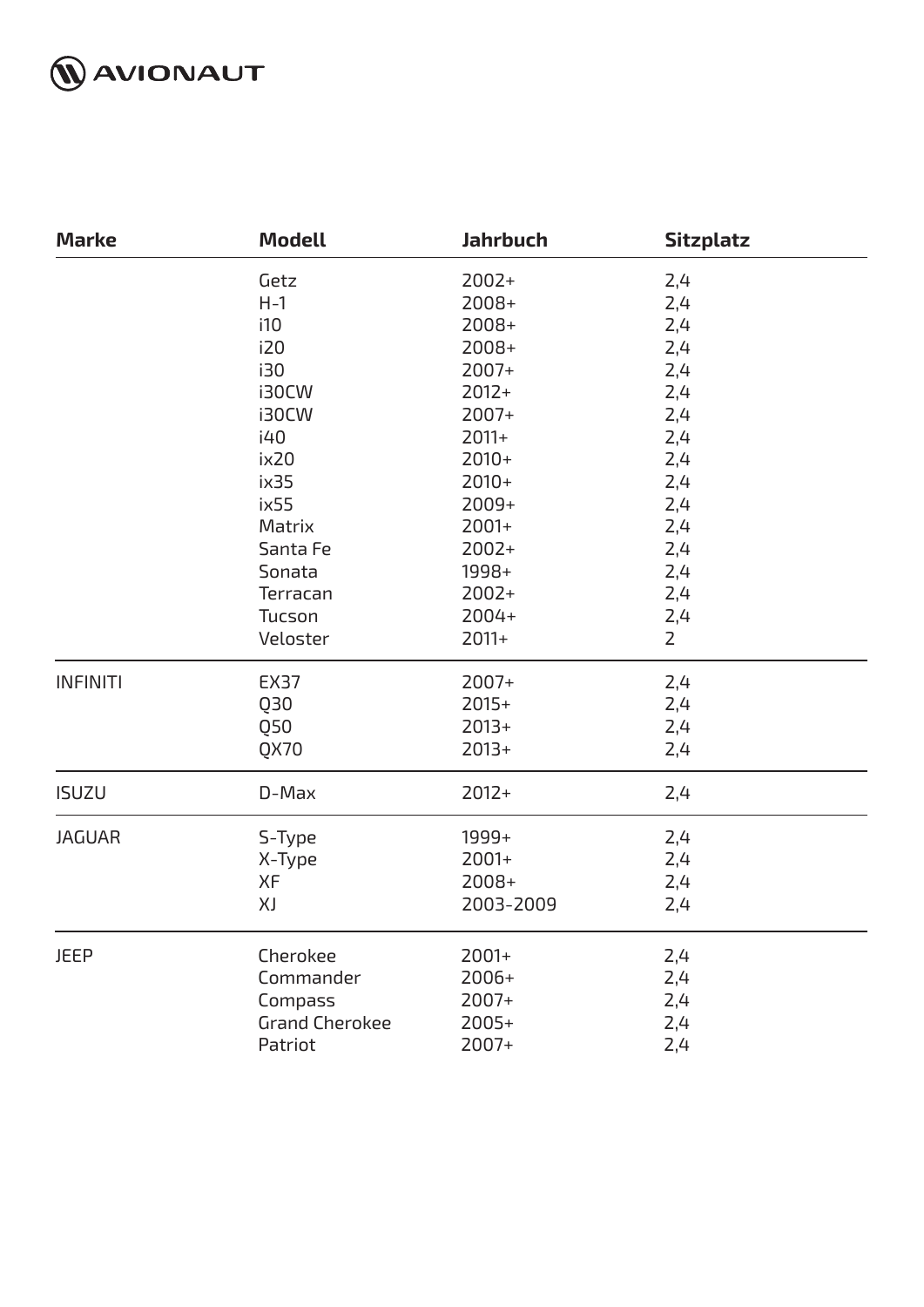

| <b>Marke</b>       | <b>Modell</b>                                                                                                                                                                        | <b>Jahrbuch</b>                                                                                                                                                                 | <b>Sitzplatz</b>                                                                                                      |  |
|--------------------|--------------------------------------------------------------------------------------------------------------------------------------------------------------------------------------|---------------------------------------------------------------------------------------------------------------------------------------------------------------------------------|-----------------------------------------------------------------------------------------------------------------------|--|
|                    | Renegade<br>Wrangler<br><b>Wrangler Unlimited</b>                                                                                                                                    | $2014+$<br>$2007+$<br>$2018+$                                                                                                                                                   | 2,4<br>2,4<br>2,4                                                                                                     |  |
| <b>KIA</b>         | Carens<br>Carens<br>Carnival<br>cee'd<br>cee'd SW<br>Cerato<br>Magentis<br><b>Opirus</b><br>Optima<br>Picanto<br>pro cee'd<br>Rio<br>Sorento<br>Sorento<br>Soul<br>Sportage<br>Venga | 2002-2012<br>$2013+$<br>$2002+$<br>$2005+$<br>$2014+$<br>2004+<br>$2002+$<br>$2003+$<br>$2010+$<br>2004+<br>2008+<br>1999+<br>2002-2013<br>$2014+$<br>2008+<br>$2005+$<br>2009+ | 2,4<br>2,4<br>2,4<br>2,4<br>2,4<br>2,4<br>2,4<br>2,4<br>2,4<br>2,4<br>2,4<br>2,4<br>2,3,4<br>2,4<br>2,4<br>2,4<br>2,4 |  |
| <b>LAMBORGHINI</b> | Urus                                                                                                                                                                                 | $2017+$                                                                                                                                                                         | 1,2,4                                                                                                                 |  |
| <b>LANCIA</b>      | Delta<br>Musa<br>Phedra<br>Thema<br><b>Thesis</b><br>Ypsilon                                                                                                                         | $2008+$<br>$2007+$<br>$2002+$<br>$2011+$<br>2002+<br>2003-2011                                                                                                                  | 2,4<br>2,4<br>2,4,5,7<br>2,4<br>2,4<br>2,4                                                                            |  |
| <b>Land Rover</b>  | Discovery 3<br>Discovery 4<br><b>Discovery Sport</b><br>Freelander                                                                                                                   | $2004+$<br>$2010+$<br>$2015+$<br>2007+                                                                                                                                          | 2,4<br>2,4<br>2,4<br>2,4                                                                                              |  |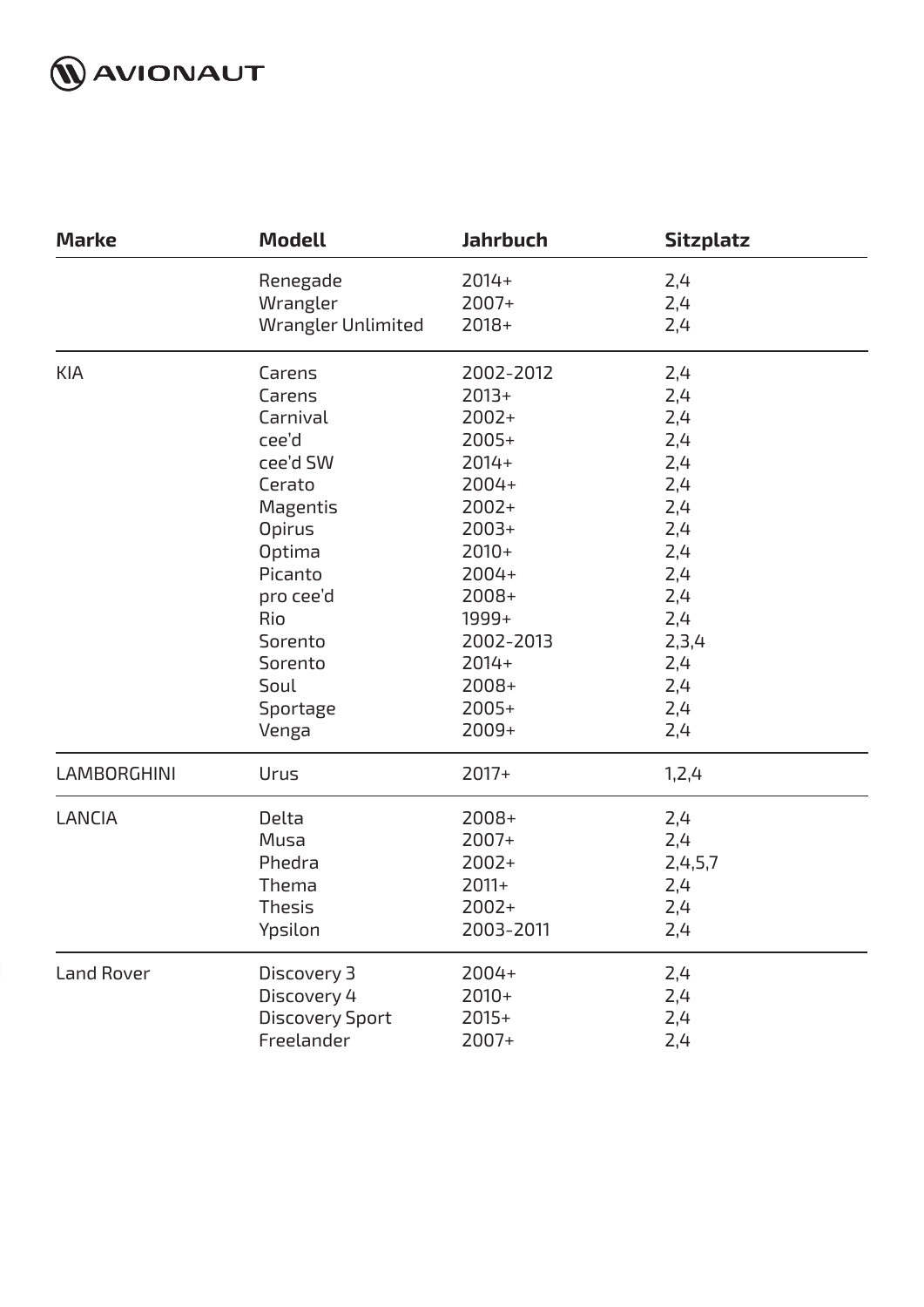

| <b>Marke</b>    | <b>Modell</b>              | <b>Jahrbuch</b> | <b>Sitzplatz</b> |  |
|-----------------|----------------------------|-----------------|------------------|--|
|                 | Range Rover<br>Range Rover | $2002+$         | 2,4              |  |
|                 | Evoque                     | $2011+$         | 2,4              |  |
|                 | Range Rover Sport          | $2005+$         | 2,4              |  |
| <b>LEXUS</b>    | CT200h                     | $2011+$         | 2,4              |  |
|                 | GS                         | $2000+$         | 2,4              |  |
|                 | IS.                        | $2001+$         | 2,4              |  |
|                 | LS                         | $2007+$         | 2,4              |  |
|                 | <b>NX</b>                  | $2014+$         | 2,4              |  |
|                 | <b>RC</b>                  | $2014+$         | $\overline{2}$   |  |
|                 | <b>RX</b>                  | $2003+$         | 2,4              |  |
|                 | SC430                      | 2001+           | 2,4              |  |
| <b>MASERATI</b> | Ghibli                     | $2013+$         | 2,4              |  |
|                 | Levante                    | $2016+$         | 2,4              |  |
|                 | Quattroporte               | $2003+$         | 2,4              |  |
| <b>MAZDA</b>    | 323F                       | $2000+$         | 2,4              |  |
|                 | $CX-5$                     | $2011+$         | 2,4              |  |
|                 | $CX-7$                     | 2006+           | 2,4              |  |
|                 | $CX-9$                     | $2006+$         | 2,4              |  |
|                 | Mazda 2                    | 2003-2007       | 4                |  |
|                 | Mazda 2                    | $2008+$         | 2,4              |  |
|                 | Mazda 3                    | $2003+$         | 2,4              |  |
|                 | Mazda 5                    | $2005+$         | 2,4              |  |
|                 | Mazda 6                    | $2002+$         | 2,4              |  |
|                 | <b>MPV</b>                 | 1999+           | 2,4              |  |
|                 | $MX-5$                     | 1998-2015       | 1                |  |
|                 | Premacy                    | $2001+$         | 2,4              |  |
|                 | Tribute                    | $2000+$         | 2,4              |  |
| Mercedes        | Kl. A                      | 2001+           | 2,4              |  |
|                 | Kl. B                      | $2005+$         | 2,4              |  |
|                 | Kl. C                      | 2001+           | 2,4              |  |
|                 | Kl. C Cabriolet            | $2016+$         | $\overline{2}$   |  |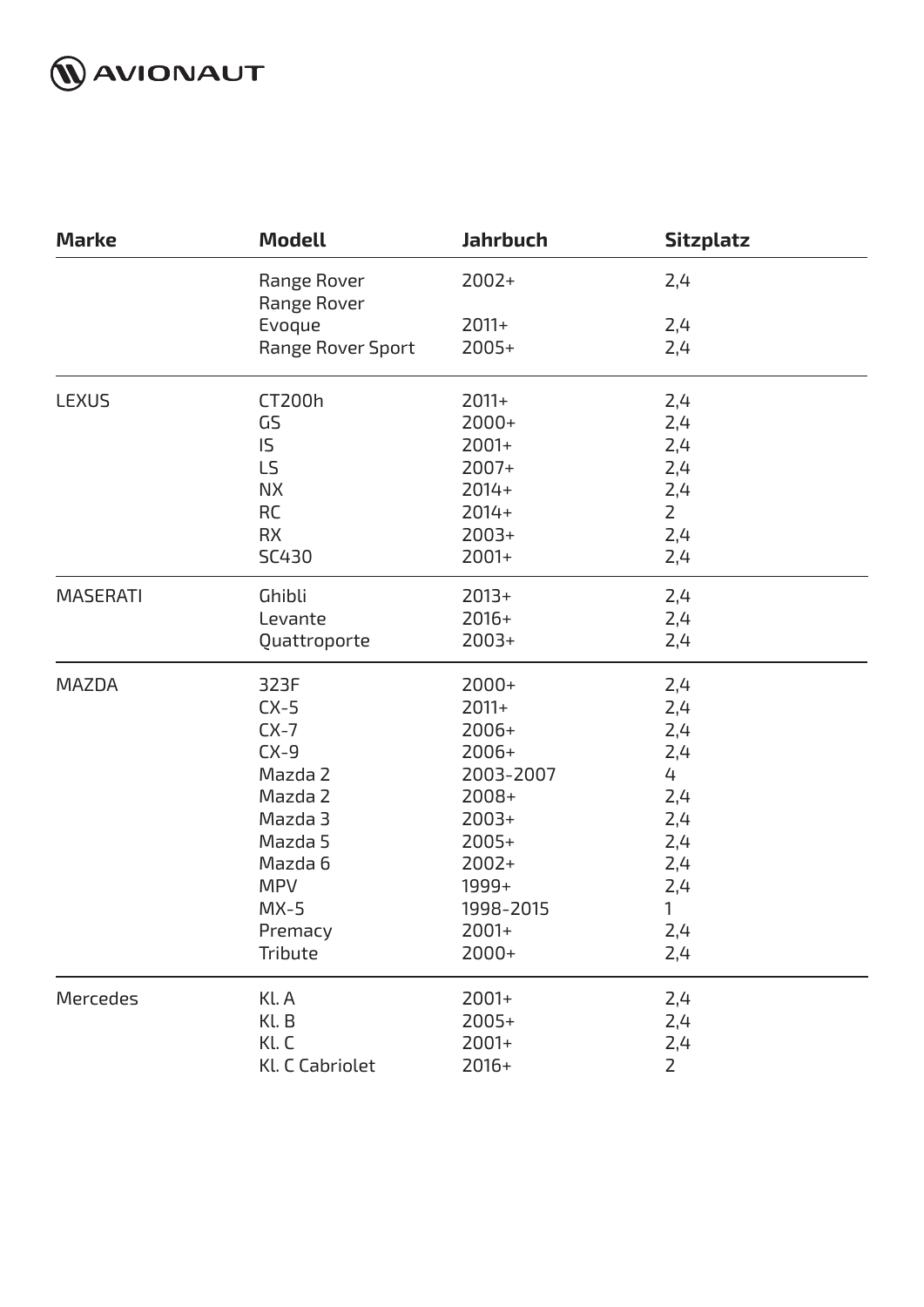

| <b>Marke</b>      | <b>Modell</b>         | <b>Jahrbuch</b> | <b>Sitzplatz</b> |  |
|-------------------|-----------------------|-----------------|------------------|--|
|                   | Citan                 | $2012+$         | 2,4              |  |
|                   | <b>CL</b>             | $2006+$         | 2,4              |  |
|                   | Kl. CL                | $2001+$         | 2,4              |  |
|                   | <b>CLA</b>            | $2013+$         | 2,4              |  |
|                   | <b>CLC Sportcoupe</b> | $2008+$         | 2,4              |  |
|                   | <b>CLK</b>            | $2003+$         | 2,4              |  |
|                   | <b>CLS</b>            | $2004+$         | 2,4              |  |
|                   | Kl. E                 | 2002+           | 2,4              |  |
|                   | <b>Kl.E Cabriolet</b> | $2010+$         | 2,4              |  |
|                   | Kl. G                 | $2006+$         | 2,4              |  |
|                   | Kl. GL                | 2005-2011       | 2,4              |  |
|                   | <b>GLA</b>            | $2014+$         | 2,4              |  |
|                   | <b>GLE</b>            | $2015+$         | 2,4              |  |
|                   | <b>GLK</b>            | 2008+           | 2,4              |  |
|                   | Kl. M                 | $2001+$         | 2,4              |  |
|                   | Kl. R                 | 2005+           | 2,3,4            |  |
|                   | Kl. S                 | 1998+           | 2,4              |  |
|                   | Sprinter              | 2006+           | 3,4,5,7          |  |
|                   | Kl. V                 | $2014+$         | 2, 3, 4, 5, 6, 7 |  |
|                   | Vaneo                 | $2002+$         | 2,3,4            |  |
|                   | Viano                 | $2003+$         | 2,4,5,6,7        |  |
|                   | Vito                  | 2006+           | 2,4,5,7          |  |
| <b>MINI</b>       | Clubman               | 2007-2014       | 2,4              |  |
|                   | Clubman               | $2015+$         | 1,2,4            |  |
|                   | Cooper                | $2006+$         | 2,4              |  |
|                   | Cooper                | $2014+$         | 1, 2, 4          |  |
|                   | Cooper Cabriolet      | 2009+           | 2,4              |  |
|                   | Cooper D              | 2006+           | 2,4              |  |
|                   | Countryman            | $2010+$         | 2,4              |  |
|                   | Mini Cabrio           | $2016+$         | 1, 2, 4          |  |
|                   | One                   | 2001+           | 2,4              |  |
|                   | <b>One Cabrio</b>     | $2010+$         | 2,4              |  |
| <b>MITSUBISHI</b> | <b>ASX</b>            | $2010+$         | 2,4              |  |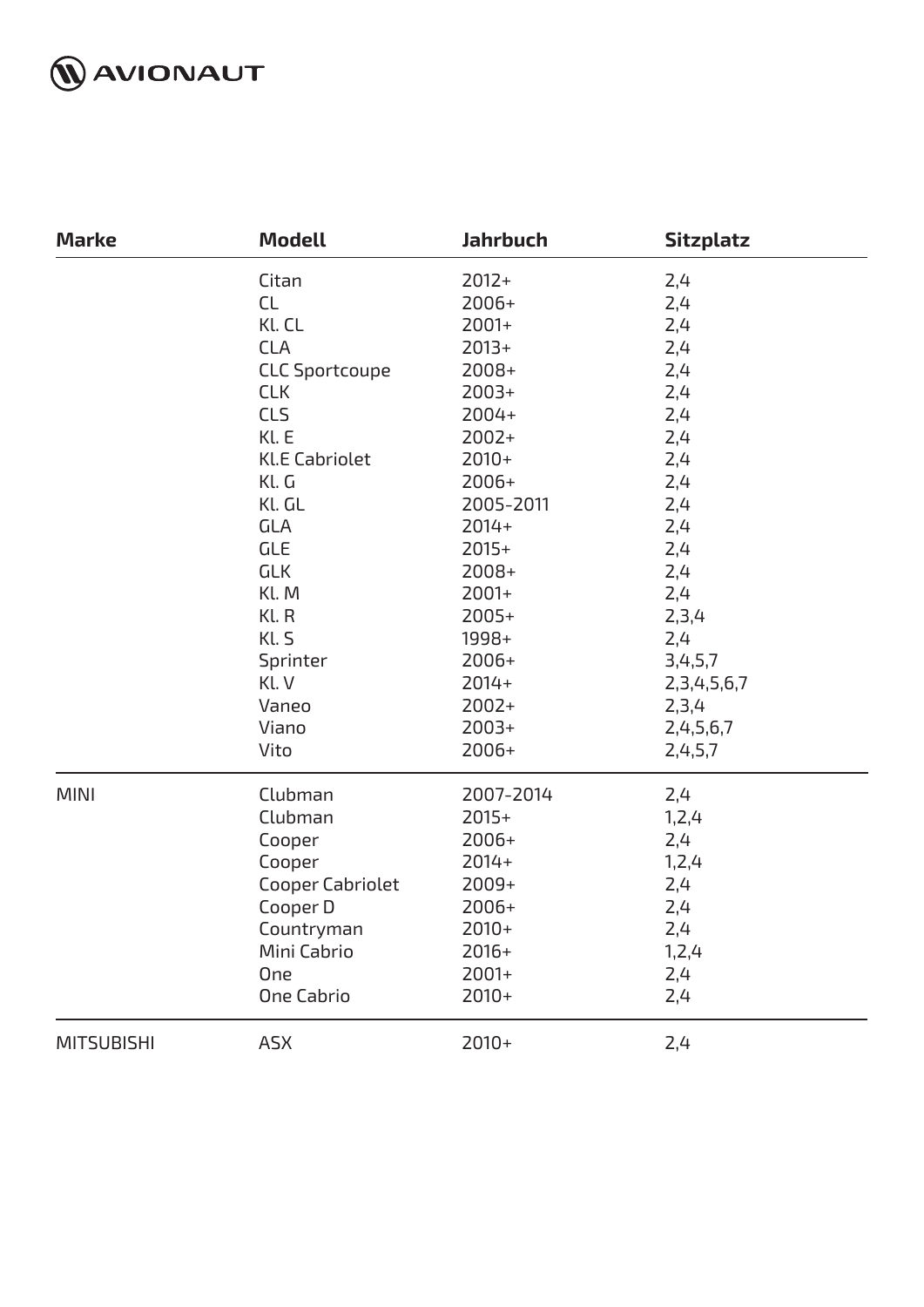

| <b>Marke</b>  | <b>Modell</b>     | Jahrbuch  | <b>Sitzplatz</b> |  |
|---------------|-------------------|-----------|------------------|--|
|               | Colt              | 2004+     | 2,4              |  |
|               | Grandis           | $2003+$   | 2,4              |  |
|               | i-MIEV            | $2009+$   | 2,4              |  |
|               | L200              | $2006+$   | 2,4              |  |
|               | Lancer            | $2003+$   | 2,4              |  |
|               | Outlander         | $2003+$   | 2,4              |  |
|               | Pajero            | $2003+$   | 2,4              |  |
|               | <b>Space Star</b> | $2012+$   | 2,4              |  |
| <b>NISSAN</b> | Almera            | $2000+$   | 2,4              |  |
|               | Almera Tino       | $2000+$   | 2,4              |  |
|               | Cube              | 2008+     | 2,4              |  |
|               | Juke              | $2010+$   | 2,4              |  |
|               | Leaf              | $2010+$   | 2,4              |  |
|               | Maxima            | $2000+$   | 2,4              |  |
|               | Micra             | $2003+$   | 2,4              |  |
|               | Micra C+C         | $2005+$   | 1                |  |
|               | Murano            | $2002+$   | 2,4              |  |
|               | Navara            | $2005+$   | 2,4              |  |
|               | Note              | $2005+$   | 2,4              |  |
|               | <b>NV200</b>      | $2009+$   | 2,4              |  |
|               | Pathfinder        | $2005+$   | 2,4              |  |
|               | Pixo              | $2009+$   | 2,4              |  |
|               | Primera           | $2002+$   | 2,4              |  |
|               | Pulsar            | $2014+$   | 2,4              |  |
|               | Qashqai           | 2007+     | 2,4              |  |
|               | Tiida             | 2004+     | 2,4              |  |
|               | <b>X-TRAIL</b>    | 2001+     | 2,4              |  |
| <b>OPEL</b>   | Adam              | $2013+$   | $\overline{2}$   |  |
|               | Agila             | 2000-2008 | 2,4              |  |
|               | Agila             | $2015+$   | 2,4              |  |
|               | Ampera            | $2012+$   | 2,4              |  |
|               | Antara            | $2006+$   | 2,4              |  |
|               | Astra             | 2004+     | 2,4              |  |
|               | Astra Caravan     | 2004+     | 2,4              |  |
|               | Astra GTC         | $2012+$   | 2,4              |  |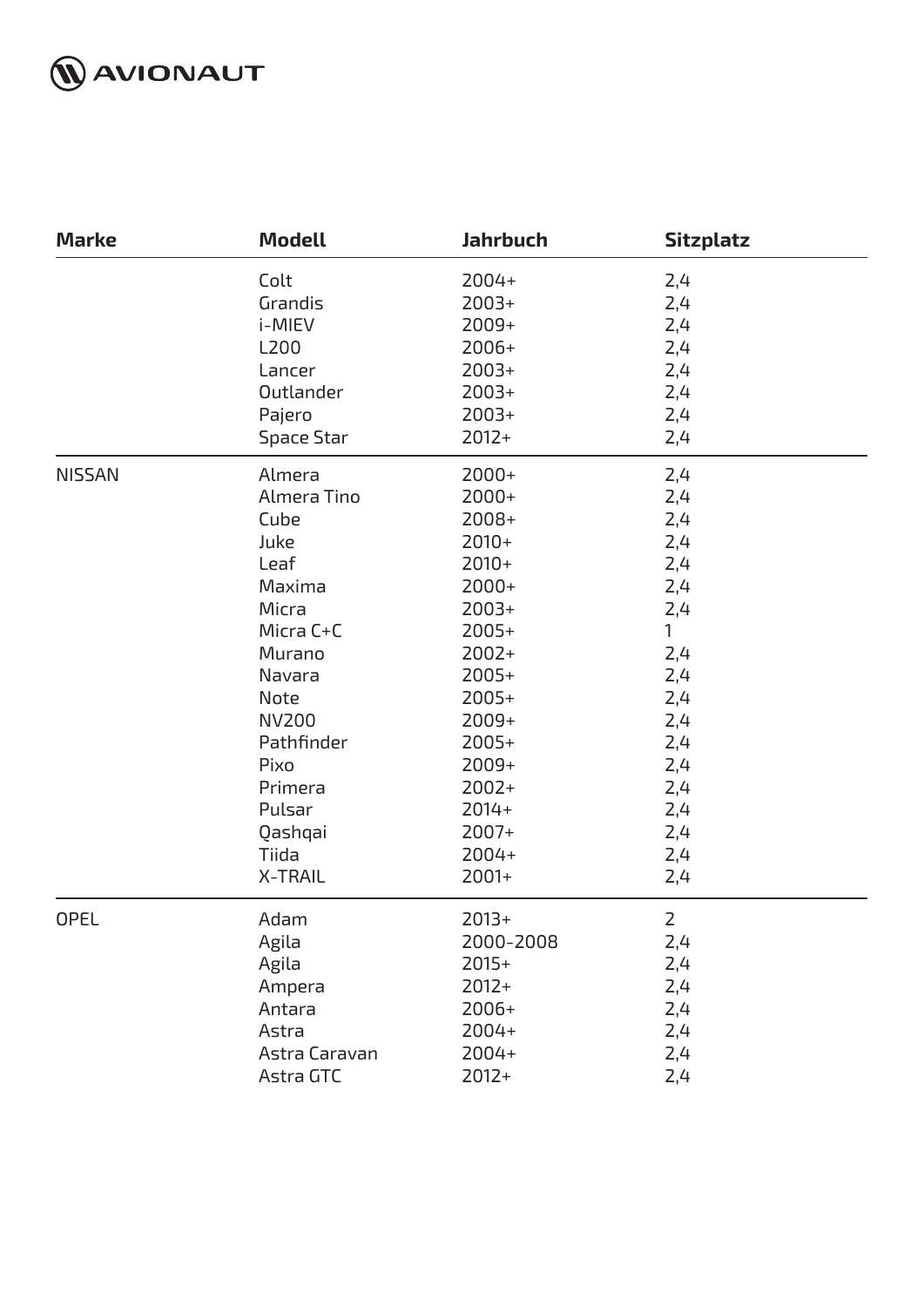

| <b>Marke</b>   | <b>Modell</b>   | <b>Jahrbuch</b> | <b>Sitzplatz</b> |  |
|----------------|-----------------|-----------------|------------------|--|
|                | Astra Sports    |                 |                  |  |
|                | Tourer          | $2009+$         | 2,4              |  |
|                | Astra Twin Top  | $2006+$         | $\overline{2}$   |  |
|                | Combo           | $2001+$         | 2,4              |  |
|                | Corsa           | $2000+$         | 2,4              |  |
|                | Insignia        | 2008+           | 2,4              |  |
|                | Insignia Sports |                 |                  |  |
|                | Tourer          | 2008+           | 2,4              |  |
|                | Karl            | $2015+$         | 2,4              |  |
|                | Meriva          | 2002-2009       | 2,4              |  |
|                | Meriva          | $2010+$         | 2,4              |  |
|                | Mokka           | $2012+$         | 2,4              |  |
|                | Signum          | $2003+$         | 2,4              |  |
|                | Vectra          | $2002+$         | 2,4              |  |
|                | Vivaro          | 2001-2005       | 3                |  |
|                | Vivaro          | 2006-2014       | 3,4              |  |
|                | Vivaro          | $2014+$         | 2,4              |  |
|                | Zafira          | 1999+           | 2,4              |  |
|                | Zafira Tourer   | $2011+$         | 2,4              |  |
| <b>PEUGEOT</b> | 107             | $2005+$         | 2,4              |  |
|                | 108             | $2014+$         | 2,4              |  |
|                | 2008            | $2013+$         | 2,4              |  |
|                | 206             | 1998+           | 2,4              |  |
|                | 206 CC          | $2000+$         | 1                |  |
|                | 206 SW          | $2002+$         | 2,4              |  |
|                | $206+$          | $2009+$         | 2,4              |  |
|                | 207             | 2006+           | 2,4              |  |
|                | 207 CC          | 2007+           | $\mathbf{1}$     |  |
|                | <b>207 SW</b>   | 2007+           | 2,4              |  |
|                | 208             | $2012+$         | 2,4              |  |
|                | 3008            | 2009+           | 2,4              |  |
|                | 307             | $2001+$         | 2,4              |  |
|                | 307 CC          | $2003+$         | 2,4              |  |
|                | 307 SW          | 2002+           | 2,4              |  |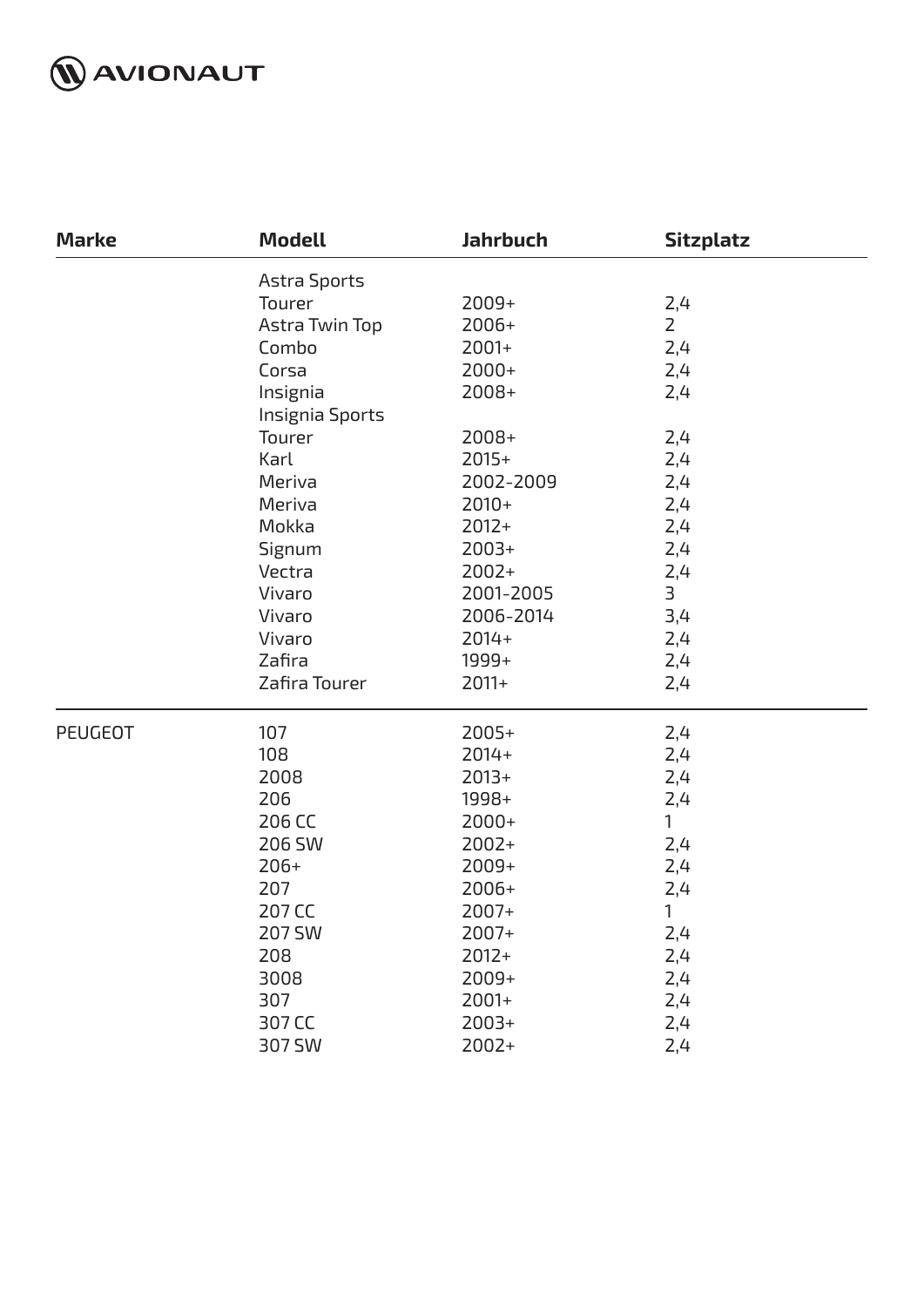

| <b>Marke</b>   | <b>Modell</b>       | <b>Jahrbuch</b> | <b>Sitzplatz</b>        |
|----------------|---------------------|-----------------|-------------------------|
|                | 308                 | 2007-2013       | 1,2,4                   |
|                | 308                 | $2013+$         | 2,4                     |
|                | 308 CC              | $2009+$         | $\overline{2}$          |
|                | 308 SW              | 2008+           | 2,4                     |
|                | 4008                | $2012+$         | 2,4                     |
|                | 406                 | 1999+           | 2,4                     |
|                | 407                 | 2004-2006       | 2,4                     |
|                | 407                 | 2005+           | 2,4                     |
|                | 407 SW              | 2004+           | 1,2,4                   |
|                | 508 SW              | $2011+$         | 2,4                     |
|                | 607                 | $2001+$         | 2,4                     |
|                | 807                 | 2002+           | 2,4,5,7                 |
|                | Expert              | 2006+           | 2,4,5,7                 |
|                | <b>iON</b>          | 2009+           | 2,4                     |
|                | Partner Origin      | 1996+           | 3                       |
|                | Partner Tepee       | 2008+           | 1                       |
|                | Traveller           | $2016+$         | 2,3,4,6                 |
| <b>PONTIAC</b> | <b>Grand AM</b>     | 1998+           | 2,4                     |
| <b>PORSCHE</b> | Cayenne             | $2002+$         | 2,4                     |
|                | Cayman              | $2013+$         | 1                       |
|                | Macan               | $2014+$         | 2,4                     |
|                | Panamera            | $2017+$         | 2,4                     |
| <b>RENAULT</b> | Captur              | $2013+$         | 1,2,4                   |
|                | Clio                | 1998-2004       | 2,4                     |
|                | Clio                | 2005-2014       | 1, 2, 4                 |
|                | Clio                | $2012+$         | 2,4                     |
|                | Clio IV Grandtour   | $2013+$         | 2,4                     |
|                | Espace              | 1999+           | 2, 3, 4, 5, 7           |
|                | Fluence             | 2009+           | 2,4                     |
|                | <b>Grand Modus</b>  | 2008+           | 2,4                     |
|                | <b>Grand Scenic</b> | 2003-2008       | 1                       |
|                | <b>Grand Scenic</b> | 2009+           | $\overline{\mathsf{B}}$ |
|                | Kadjar              | $2015+$         | 2,4                     |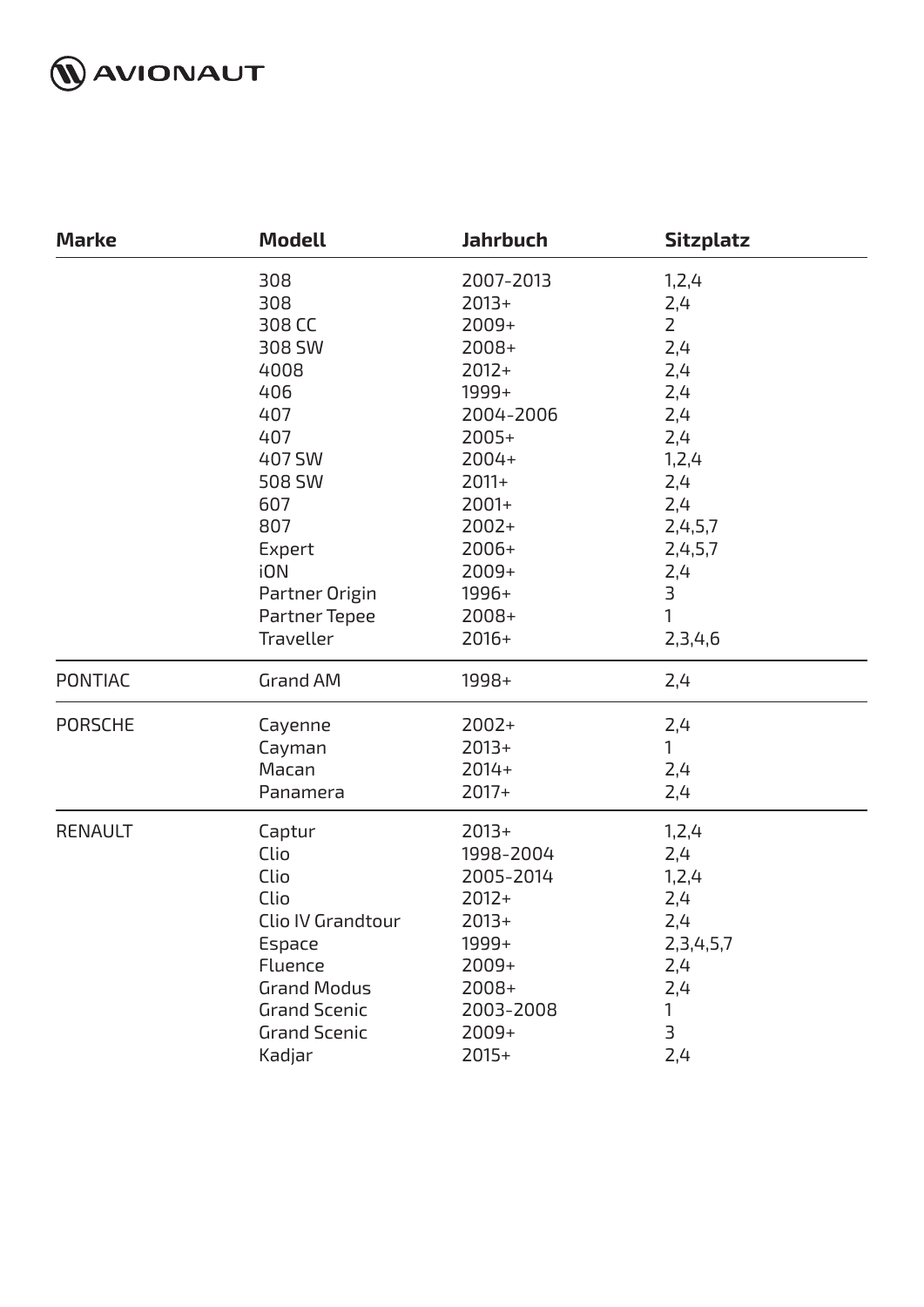

| <b>Marke</b> | <b>Modell</b>                                                                                                                                                                                                                                                           | <b>Jahrbuch</b>                                                                                                                                                                                                          | <b>Sitzplatz</b>                                                                                                                                                            |
|--------------|-------------------------------------------------------------------------------------------------------------------------------------------------------------------------------------------------------------------------------------------------------------------------|--------------------------------------------------------------------------------------------------------------------------------------------------------------------------------------------------------------------------|-----------------------------------------------------------------------------------------------------------------------------------------------------------------------------|
|              | Koleos<br>Laguna<br>Laguna Coupe<br>Laguna Grandtour<br>Latitude<br>Megane<br>Megane<br>Megane<br>Megane CC<br><b>Megane Coupe</b><br>Megane<br>Grandtour<br>Modus<br><b>Scenic</b><br><b>Scenic</b><br>Trafic<br>Trafic<br>Twingo<br>Twingo<br><b>Vel Satis</b><br>Zoe | 2008+<br>$2001+$<br>2008+<br>2008+<br>$2010+$<br>1999-2002<br>2003-2007<br>$2008+$<br>$2003+$<br>2009+<br>$2003+$<br>2004+<br>2004-2008<br>$2009+$<br>2001-2014<br>$2015+$<br>2002-2014<br>$2015+$<br>$2002+$<br>$2012+$ | 2,4<br>2,4<br>2,4<br>2,4<br>2,4<br>1<br>1, 2, 4<br>2,4<br>2,4<br>2,4<br>2,4<br>2,4<br>$\mathbf{1}$<br>$\overline{\mathsf{B}}$<br>3,4<br>2,4<br>1, 2, 4<br>2,4<br>2,4<br>2,4 |
| <b>SAAB</b>  | $(9-3)$                                                                                                                                                                                                                                                                 | $2002+$                                                                                                                                                                                                                  | 2,4                                                                                                                                                                         |
|              | $(9-5)$                                                                                                                                                                                                                                                                 | 2001+                                                                                                                                                                                                                    | 2,4                                                                                                                                                                         |
| <b>SEAT</b>  | Alhambra I                                                                                                                                                                                                                                                              | 1996+                                                                                                                                                                                                                    | 2, 3, 4, 5, 7                                                                                                                                                               |
|              | Alhambra II                                                                                                                                                                                                                                                             | $2010+$                                                                                                                                                                                                                  | 2, 3, 4, 5, 7                                                                                                                                                               |
|              | Altea                                                                                                                                                                                                                                                                   | 2004+                                                                                                                                                                                                                    | 2,4                                                                                                                                                                         |
|              | Altea Freetrack                                                                                                                                                                                                                                                         | 2007+                                                                                                                                                                                                                    | 2,4                                                                                                                                                                         |
|              | Altea XL                                                                                                                                                                                                                                                                | 2006+                                                                                                                                                                                                                    | 2,4                                                                                                                                                                         |
|              | Cordoba                                                                                                                                                                                                                                                                 | 1999+                                                                                                                                                                                                                    | 2,4                                                                                                                                                                         |
|              | Exeo                                                                                                                                                                                                                                                                    | 2008+                                                                                                                                                                                                                    | 1, 2, 4                                                                                                                                                                     |
|              | Ibiza                                                                                                                                                                                                                                                                   | 1993+                                                                                                                                                                                                                    | 2,4                                                                                                                                                                         |
|              | Leon                                                                                                                                                                                                                                                                    | 1998+                                                                                                                                                                                                                    | 2,4                                                                                                                                                                         |
|              | Mii                                                                                                                                                                                                                                                                     | $2011+$                                                                                                                                                                                                                  | 2,4                                                                                                                                                                         |
|              | Toledo                                                                                                                                                                                                                                                                  | 1998+                                                                                                                                                                                                                    | 2,4                                                                                                                                                                         |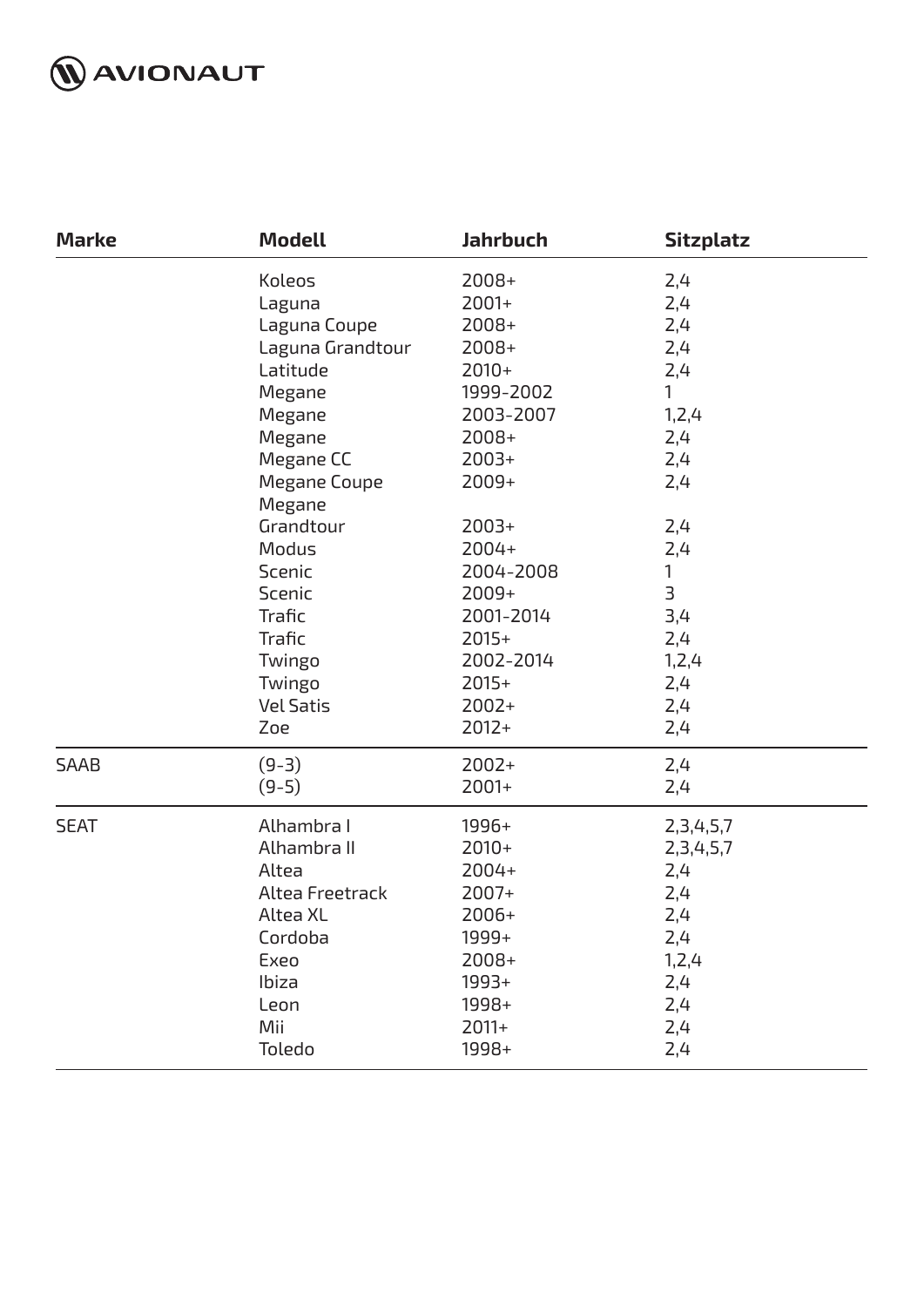

| <b>Marke</b>      | <b>Modell</b>                                                                                                                                                                  | <b>Jahrbuch</b>                                                                                                                                              | <b>Sitzplatz</b>                                                                                           |  |
|-------------------|--------------------------------------------------------------------------------------------------------------------------------------------------------------------------------|--------------------------------------------------------------------------------------------------------------------------------------------------------------|------------------------------------------------------------------------------------------------------------|--|
| <b>SKODA</b>      | Citigo<br>Fabia<br>Fabia<br>Octavia I<br>Octavia II<br>Octavia II<br>Octavia III<br>Octavia III<br>Rapid<br>Rapid Spaceback<br>Rapid Spaceback<br>Roomster<br>Superb<br>Superb | $2011+$<br>1999-2014<br>$2015+$<br>1996+<br>2004-2008<br>$2009+$<br>$2012+$<br>$2013+$<br>$2012+$<br>2013-2016<br>$2017+$<br>$2006+$<br>2001-2007<br>$2008+$ | 2,4<br>2,4<br>2,4<br>2,4<br>1, 2, 4<br>2,4<br>2,4<br>1, 2, 4<br>2,4<br>2,4<br>2,4<br>2,4<br>2,4<br>1, 2, 4 |  |
|                   | Yeti                                                                                                                                                                           | 2009+                                                                                                                                                        | 2,4                                                                                                        |  |
| <b>SMART</b>      | ForFour<br>Fortwo                                                                                                                                                              | $2014+$<br>1998+                                                                                                                                             | 2,4<br>1                                                                                                   |  |
| <b>SSANG YONG</b> | Korando<br><b>Rexton Sports</b><br>Rodius                                                                                                                                      | $2010+$<br>$2017+$<br>$2013+$                                                                                                                                | 2,4<br>2,4<br>2,4                                                                                          |  |
| <b>SUBARU</b>     | Forester II<br>Forester IV<br>Impreza<br>Justy<br>Legacy<br>02<br>Outback<br>Tribeca<br>XV<br><b>BRZ</b>                                                                       | $2002+$<br>$2013+$<br>$2000+$<br>$2003+$<br>$2003+$<br>2009+<br>2003+<br>2005+<br>$2011+$<br>$2012+$                                                         | 2,4<br>2,4<br>2,4<br>2,4<br>2,4<br>2,4<br>2,4<br>2,4<br>2,4<br>2,4                                         |  |
| <b>SUZUKI</b>     | Alto<br>Baleno                                                                                                                                                                 | 2009+<br>$2016+$                                                                                                                                             | 2,4<br>2,4                                                                                                 |  |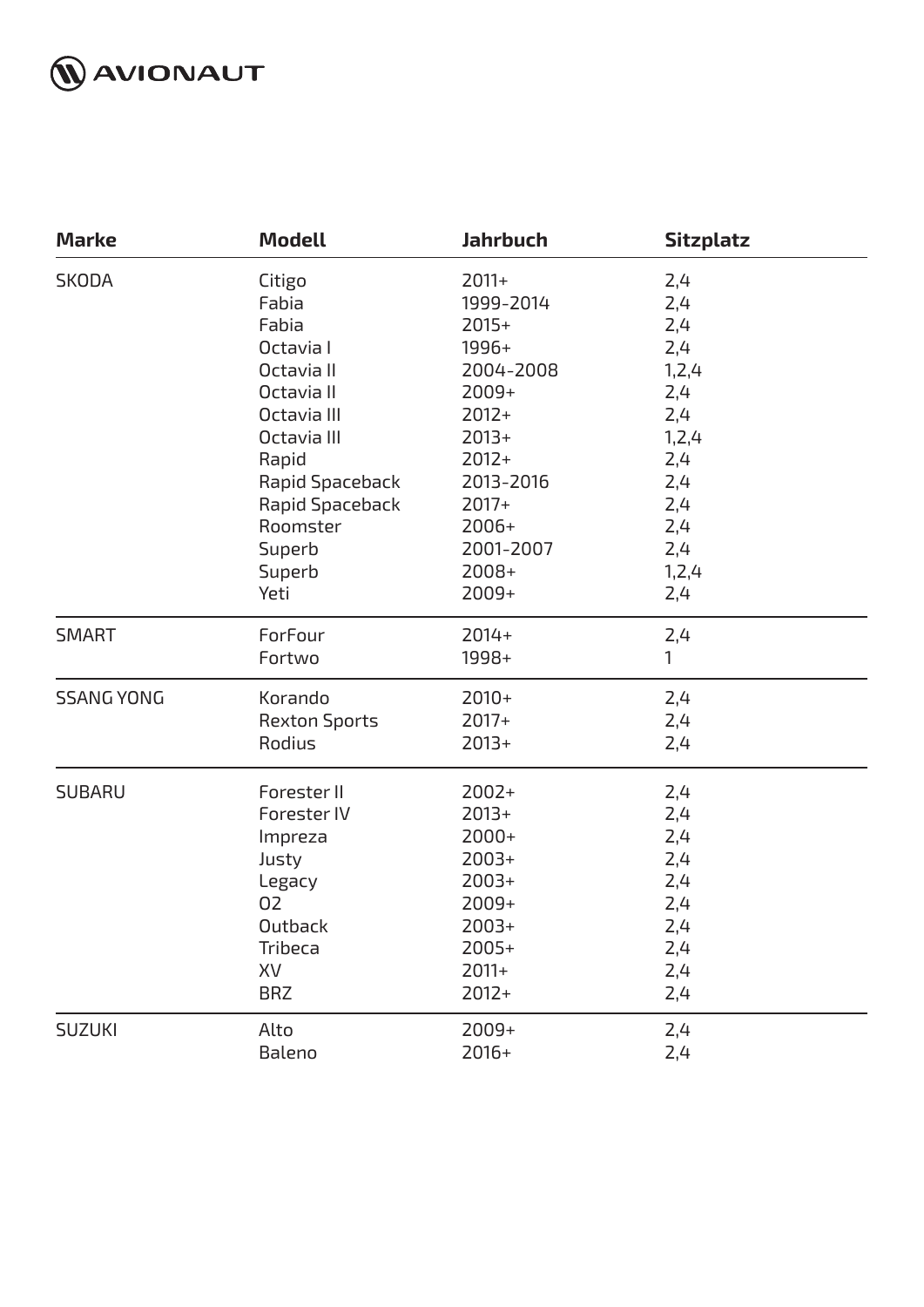

| <b>Marke</b>  | <b>Modell</b>               | Jahrbuch | <b>Sitzplatz</b> |
|---------------|-----------------------------|----------|------------------|
|               | Celerio                     | $2014+$  | 2,4              |
|               | Ignis                       | $2003+$  | 2,4              |
|               | Kizashi                     | $2009+$  | 2,4              |
|               | Liana                       | $2001+$  | 2,4              |
|               | Splash                      | 2008+    | 2,4              |
|               | Swift                       | $2005+$  | 2,4              |
|               | SX4                         | $2006+$  | 2,4              |
|               | SX4 S-Cross                 | $2013+$  | 2,4              |
|               | Vitara                      | $2005+$  | 2,4              |
|               | Wagon R                     | $2000+$  | 2,4              |
| <b>TESLA</b>  | Model S                     | $2012+$  | 2,4              |
|               | Model X                     | $2015+$  | 2,4              |
| <b>TOYOTA</b> | Auris                       | 2006+    | 2,4              |
|               | <b>Auris Touring Sports</b> | $2013+$  | 2,4              |
|               | Avensis                     | $2003+$  | 2,4              |
|               | Aygo                        | $2005+$  | 2,4              |
|               | Camry                       | $2001+$  | 2,4              |
|               | Corolla                     | $2002+$  | 2,4              |
|               | Corolla Verso               | $2001+$  | 2,4              |
|               | IQ                          | 2008+    | 2,4              |
|               | <b>Land Cruiser</b>         | $2002+$  | 2,4              |
|               | Previa                      | $2000+$  | 2,4              |
|               | Prius                       | $2003+$  | 2,4              |
|               | Prius+                      | $2011+$  | 2,4              |
|               | Proace Verso                | $2016+$  | 2,3,4,6          |
|               | RAV <sub>4</sub>            | $2000+$  | 2,4              |
|               | Urban Cruiser               | $2009+$  | 2,4              |
|               | Verso S                     | $2010+$  | 2,4              |
|               | Yaris                       | 1999+    | 2,4              |
|               | <b>Yaris Verso</b>          | 1999+    | 2,4              |
| <b>VOLVO</b>  | C30                         | $2006+$  | 2,4              |
|               | C70                         | 2006+    | 2,4              |
|               | <b>S40</b>                  | 2004+    | 2,4              |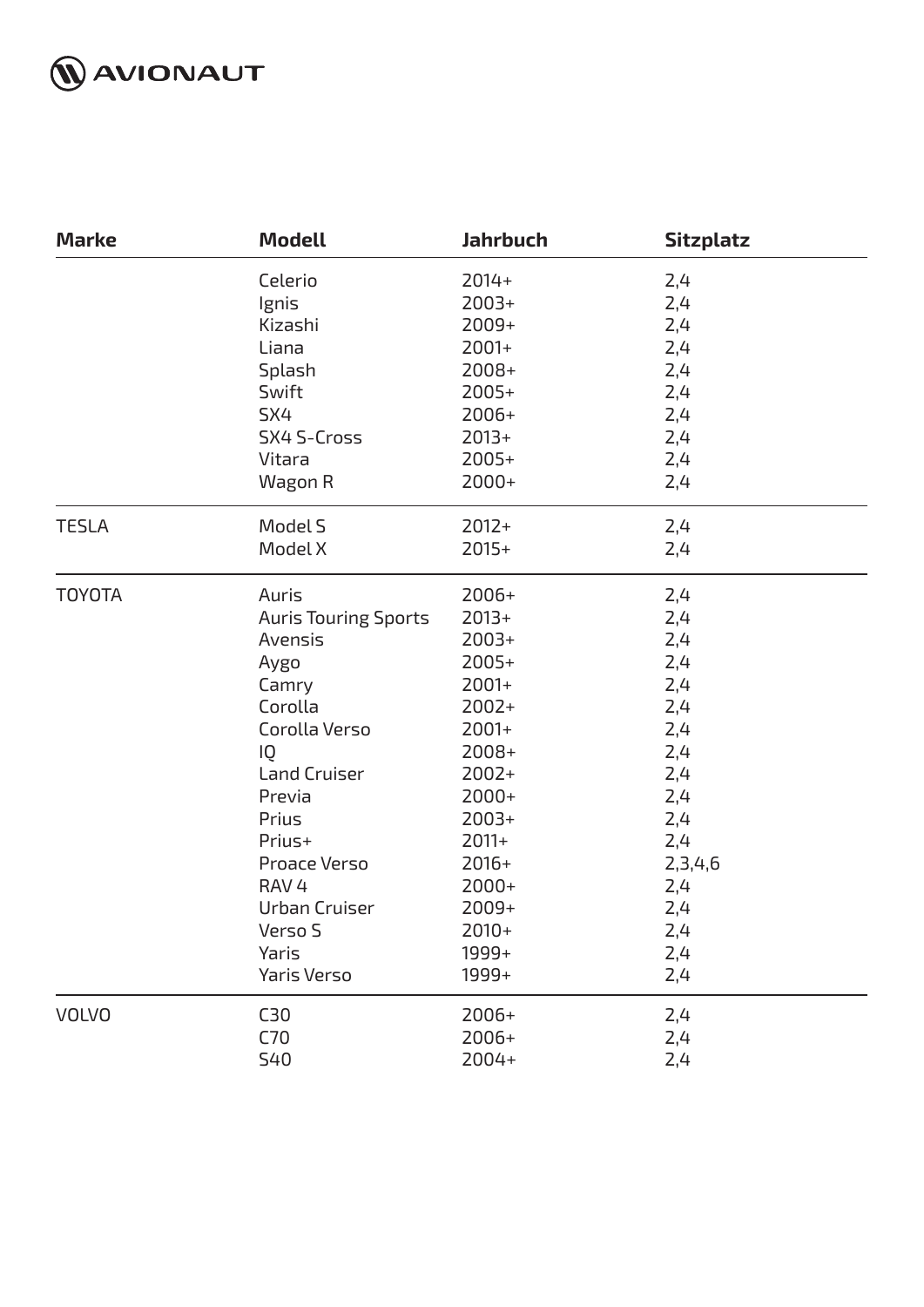

| <b>Marke</b> | <b>Modell</b>            | Jahrbuch | <b>Sitzplatz</b> |  |
|--------------|--------------------------|----------|------------------|--|
|              | <b>S60</b>               | $2000+$  | 2,4              |  |
|              | <b>S80</b>               | 1998+    | 2,4              |  |
|              | V40                      | $2000+$  | 2,4              |  |
|              | <b>V40 Cross Country</b> | $2013+$  | 2,4              |  |
|              | V <sub>50</sub>          | 2004+    | 2,4              |  |
|              | <b>V60</b>               | $2010+$  | 2,4              |  |
|              | V70                      | $2000+$  | 2,4              |  |
|              | <b>XC60</b>              | $2008+$  | 2,4              |  |
|              | <b>XC70</b>              | $2000+$  | 2,4              |  |
|              | <b>XC90</b>              | $2003+$  | 2,4              |  |
| VW           | Amarok                   | $2010+$  | 2,4              |  |
|              | <b>Beetle</b>            | $2011+$  | 2,4              |  |
|              | <b>Beetle Cabriolet</b>  | $2012+$  | 2,4              |  |
|              | <b>Bora</b>              | 1998+    | 2,4              |  |
|              | Caddy                    | $2003+$  | 2,4              |  |
|              | <b>CC</b>                | $2012+$  | 2,4              |  |
|              | EOS                      | $2006+$  | 2,4              |  |
|              | Fox                      | $2005+$  | 2,4              |  |
|              | Golf                     | $2008+$  | 2,4              |  |
|              | Golf IV                  | 1997+    | 2,4              |  |
|              | <b>Golf IV Variant</b>   | 1999+    | 2,4              |  |
|              | Golf Plus                | 2004+    | 2,4              |  |
|              | Golf Sportsvan           | $2014+$  | 2,4              |  |
|              | Golf V                   | $2003+$  | 2,4              |  |
|              | Golf VI Cabrio           | $2011+$  | 2,4              |  |
|              | <b>Golf VI Variant</b>   | $2009+$  | 2,4              |  |
|              | <b>Golf VII Variant</b>  | $2013+$  | 2,4              |  |
|              | Jetta V                  | $2005+$  | 2,4              |  |
|              | Lupo                     | 1998+    | 2,4              |  |
|              | <b>New Beetle</b>        | 1998+    | 2,4              |  |
|              | Passat                   | 1997+    | 2,4              |  |
|              | Passat CC                | $2008+$  | 2,4              |  |
|              | Passat Variant           | $2005+$  | 2,4              |  |
|              | Phaeton                  | $2001+$  | 2,4              |  |